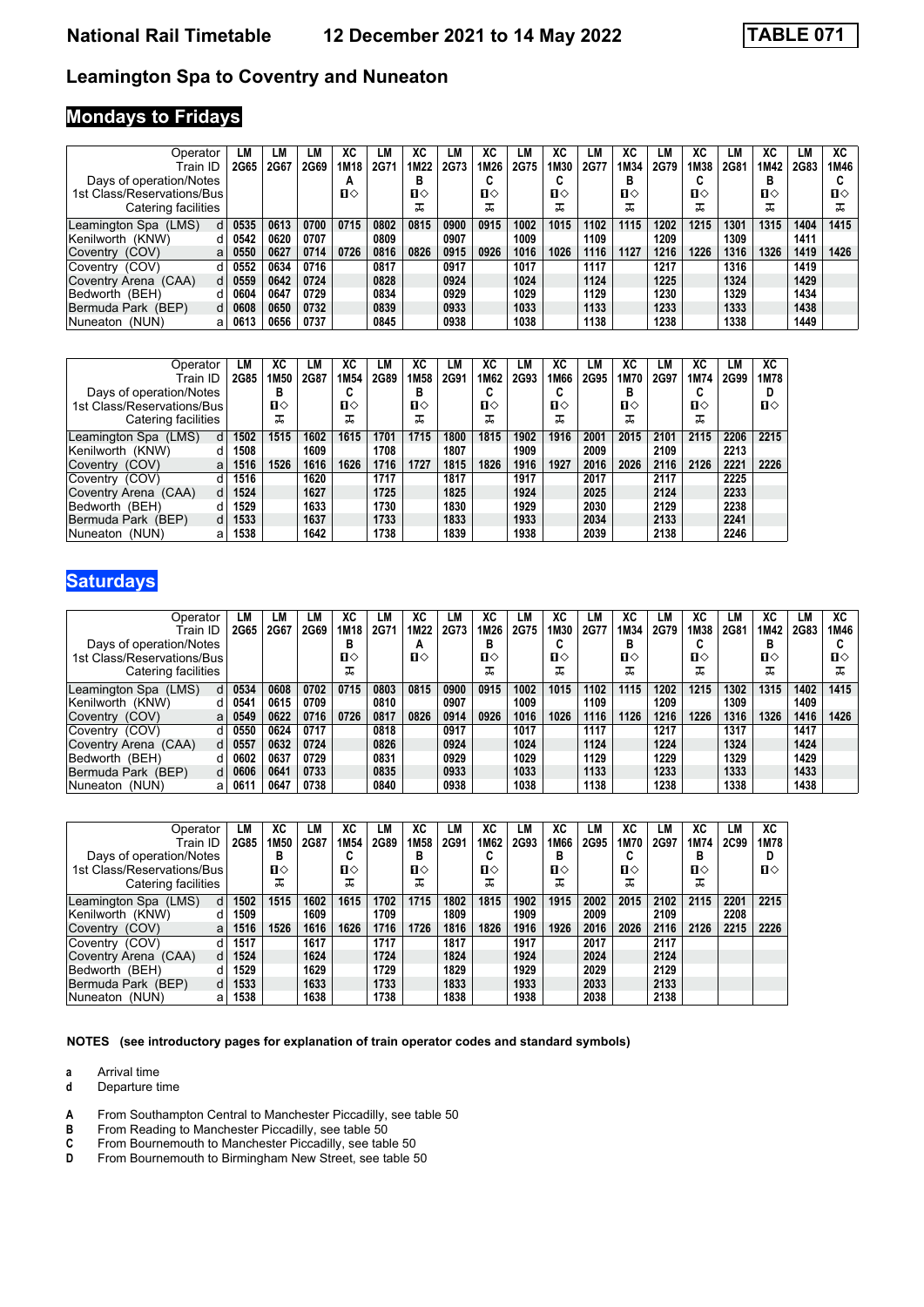### **National Rail Timetable 12 December 2021 to 14 May 2022 TABLE 071**

#### **Leamington Spa to Coventry and Nuneaton**

# **Sundays**

| Operator                   | LM   | ХC   | LM   | LM   | ХC           | LМ   | XC   | LM   | ХC           | LM   | LM   | xс           | LM   | LM   | ХC   | LM   | LM   | XC               |
|----------------------------|------|------|------|------|--------------|------|------|------|--------------|------|------|--------------|------|------|------|------|------|------------------|
| Train ID                   | 2C73 | 1M30 | 2G43 | 2C75 | 1M34         | 2C77 | 1M38 | 2G59 | 1M42         | 2C79 | 2G45 | 1M46         | 2C81 | 2G47 | 1M50 | 2C83 | 2G49 | 1M <sub>54</sub> |
| Days of operation/Notes    |      | в    |      |      | А            |      | u    |      | в            |      |      | u            |      |      | в    |      |      |                  |
| 1st Class/Reservations/Bus |      | П⇔   |      |      | $\mathbf{n}$ |      | П⇔   |      | $\mathbf{n}$ |      |      | $\mathbf{n}$ |      |      | п⇔   |      |      | п⇔               |
| Catering facilities        |      | ᠼ    |      |      | പ്പ          |      | ᠼ    |      | ᠼ            |      |      | ᠼ            |      |      | ᠼ    |      |      | ისი              |
| Leamington Spa (LMS)<br>d  | 1000 | 1015 |      | 1100 | 1115         | 1200 | 1215 |      | 1315         | 1319 |      | 1415         | 1419 |      | 1515 | 1519 |      | 1615             |
| Kenilworth (KNW)<br>d      | 1008 |      |      | 1108 |              | 1208 |      |      |              | 1326 |      |              | 1426 |      |      | 1526 |      |                  |
| Coventry (COV)<br>a        | 1016 | 1026 |      | 1116 | 1126         | 1216 | 1226 |      | 1326         | 1339 |      | 1426         | 1439 |      | 1526 | 1539 |      | 1626             |
| Coventry (COV)<br>d        |      |      | 1113 |      |              |      |      | 1239 |              |      | 1339 |              |      | 1439 |      |      | 1539 |                  |
| Coventry Arena (CAA)<br>d  |      |      | 1121 |      |              |      |      | 1246 |              |      | 1346 |              |      | 1446 |      |      | 1546 |                  |
| Bedworth (BEH)<br>d        |      |      | 1126 |      |              |      |      | 1251 |              |      | 1351 |              |      | 1451 |      |      | 1551 |                  |
| Bermuda Park (BEP)<br>d    |      |      | 1130 |      |              |      |      | 1255 |              |      | 1355 |              |      | 1455 |      |      | 1555 |                  |
| INuneaton (NUN)<br>а       |      |      | 1135 |      |              |      |      | 1300 |              |      | 1400 |              |      | 1500 |      |      | 1600 |                  |

| Operator                   | LM   | LМ   | ХC               |      | LМ   | XC   | LM   | LM   | ХC           | LM   | LM   | ХC           | LМ   | LМ   | ХC   | LM   | LM   | XC   |
|----------------------------|------|------|------------------|------|------|------|------|------|--------------|------|------|--------------|------|------|------|------|------|------|
| Train ID                   | 2C85 | 2G51 | 1M <sub>58</sub> | 2C87 | 2G53 | 1M62 | 2C89 | 2G61 | 1M66         | 2G55 | 2C91 | 1M70         | 2G63 | 2C93 | 1M74 | 2G57 | 2C95 | 1M78 |
| Days of operation/Notes    |      |      | в                |      |      | u    |      |      | В            |      |      | ~<br>u       |      |      | в    |      |      |      |
| 1st Class/Reservations/Bus |      |      | п⇔               |      |      | п⇔   |      |      | $\mathbf{u}$ |      |      | $\mathbf{n}$ |      |      | п⇔   |      |      | п⇔   |
| Catering facilities        |      |      | പ്പ              |      |      | ᠼ    |      |      | ᠼ            |      |      | ᠼ            |      |      |      |      |      |      |
| Leamington Spa (LMS)<br>d  | 1619 |      | 1715             | 1719 |      | 1815 | 1819 |      | 1915         |      | 1919 | 2015         |      | 2019 | 2115 |      | 2119 | 2212 |
| Kenilworth (KNW)           | 1626 |      |                  | 1726 |      |      | 1826 |      |              |      | 1927 |              |      | 2027 |      |      | 2126 |      |
| Coventry (COV)<br>a        | 1639 |      | 1726             | 1739 |      | 1826 | 1839 |      | 1926         |      | 1940 | 2026         |      | 2040 | 2126 |      | 2140 | 2223 |
| Coventry (COV)             |      | 1639 |                  |      | 1739 |      |      | 1839 |              | 1939 |      |              | 2039 |      |      | 2132 |      |      |
| Coventry Arena (CAA)<br>d  |      | 1646 |                  |      | 1746 |      |      | 1846 |              | 1946 |      |              | 2046 |      |      | 2139 |      |      |
| Bedworth (BEH)<br>d        |      | 1651 |                  |      | 1751 |      |      | 1851 |              | 1951 |      |              | 2051 |      |      | 2144 |      |      |
| Bermuda Park (BEP)<br>d    |      | 1655 |                  |      | 1755 |      |      | 1855 |              | 1955 |      |              | 2055 |      |      | 2148 |      |      |
| Nuneaton (NUN)<br>а        |      | 1700 |                  |      | 1800 |      |      | 1900 |              | 2000 |      |              | 2100 |      |      | 2153 |      |      |

| Operator<br>Train ID |   | LM<br>2C97 |
|----------------------|---|------------|
| Leamington Spa (LMS) | d | 2219       |
| Kenilworth (KNW)     | d | 2227       |
| Coventry (COV)       | a | 2237       |
| Coventry (COV)       | d |            |
| Coventry Arena (CAA) | d |            |
| Bedworth (BEH)       | d |            |
| Bermuda Park (BEP)   | d |            |
| Nuneaton (NUN)       | а |            |

#### **NOTES (see introductory pages for explanation of train operator codes and standard symbols)**

**a** Arrival time<br>**d** Departure t

**d** Departure time

- **A** From Southampton Central to Manchester Piccadilly, see table 50<br>**B** From Reading to Manchester Piccadilly, see table 50
- 
- **B** From Reading to Manchester Piccadilly, see table 50<br>**C** From Bournemouth to Manchester Piccadilly, see table<br>**D** From Bournemouth to Birmingham New Street, see table **C** From Bournemouth to Manchester Piccadilly, see table 50
- **D** From Bournemouth to Birmingham New Street, see table 50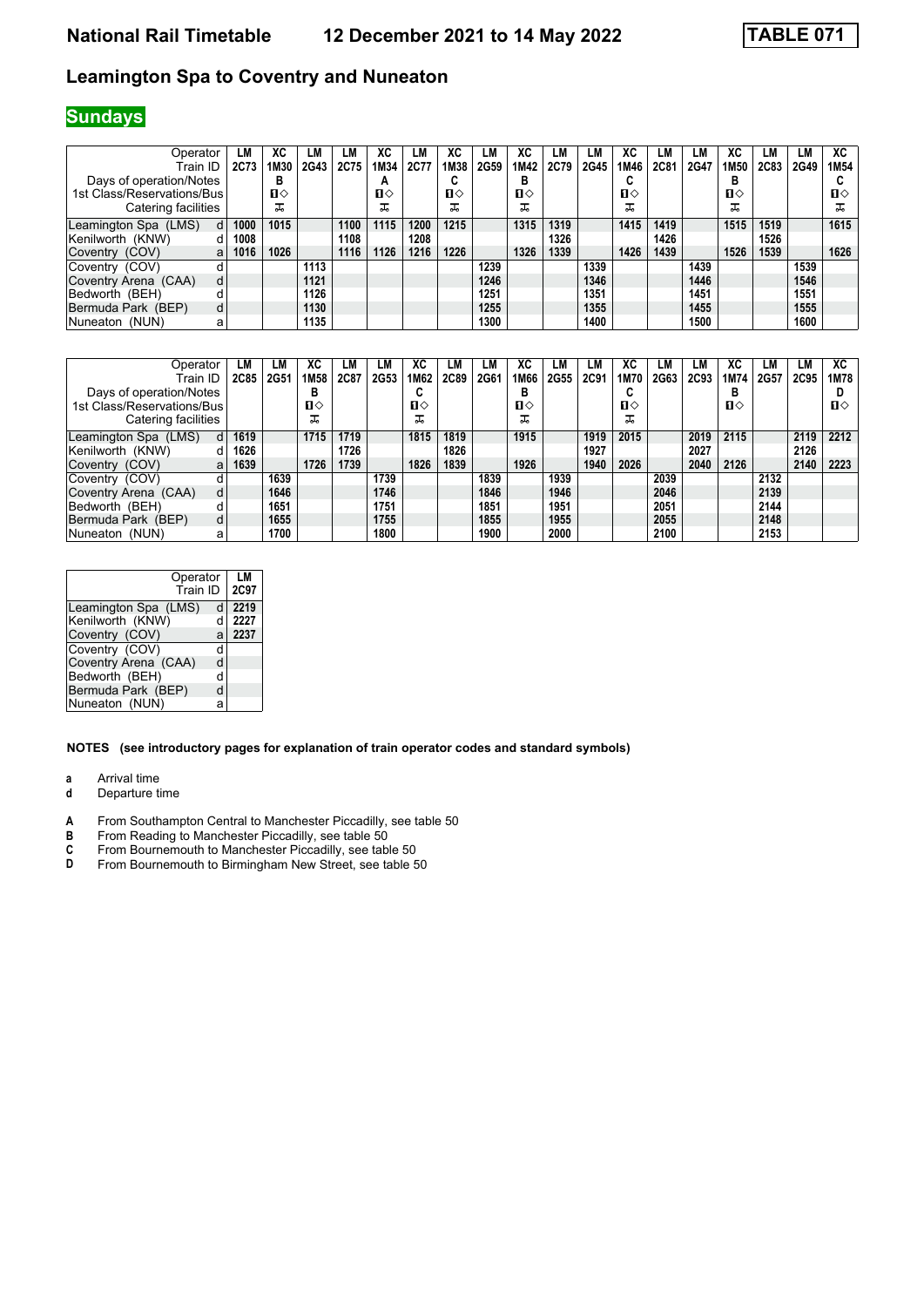### **Nuneaton to Coventry and Leamington Spa**

### **Mondays to Fridays**

| Operator<br>Train ID         | XC<br>1002   | LM<br>2G66 | ХC<br>1004 | LM<br>2G68 | ХC<br>1006   | LM<br>2G70 | ХC<br>1008 | LM<br>2G72 | ХC<br>1010   | LМ<br>2G74 | XC<br>1012 | LΜ<br>2G76 | XC<br>1014   | LМ<br>2G78 | ХC<br>1016 | LM<br>2G80 | ХC<br>1018   | LМ<br>2G82 |
|------------------------------|--------------|------------|------------|------------|--------------|------------|------------|------------|--------------|------------|------------|------------|--------------|------------|------------|------------|--------------|------------|
| Days of operation/Notes      |              |            | в          |            | u            |            | в          |            |              |            | D          |            | D            |            | в          |            | D            |            |
| 1st Class/Reservations/Bus   | $\mathbf{n}$ |            | п⇔         |            | $\mathbf{n}$ |            | п⇔         |            | $\mathbf{u}$ |            | п⇔         |            | $\mathbf{u}$ |            | п⇔         |            | $\mathbf{u}$ |            |
| Catering facilities          | ᠼ            |            |            |            |              |            | ᠼ          |            | ᅚ            |            | ᠼ          |            | ᠼ            |            |            |            | ᠼ            |            |
| Nuneaton (NUN)<br>d          |              | 0620       |            | 0715       |              | 0812       |            | 0916       |              | 1016       |            | 1116       |              | 1217       |            | 1316       |              | 1414       |
| Bermuda Park (BEP)<br>d      |              | 0624       |            | 0719       |              | 0816       |            | 0920       |              | 1020       |            | 1120       |              | 1221       |            | 1320       |              | 1418       |
| Bedworth (BEH)<br>d          |              | 0627       |            | 0722       |              | 0819       |            | 0923       |              | 1023       |            | 1123       |              | 1224       |            | 1323       |              | 1421       |
| Coventry Arena (CAA)<br>d    |              | 0632       |            | 0727       |              | 0824       |            | 0928       |              | 1028       |            | 1128       |              | 1229       |            | 1328       |              | 1426       |
| Coventry (COV)<br>a          |              | 0639       |            | 0735       |              | 0832       |            | 0936       |              | 1038       |            | 1139       |              | 1237       |            | 1336       |              | 1434       |
| Coventry (COV)<br>d          | 0625         | 0640       | 0727       | 0738       | 0825         | 0833       | 0925       | 0937       | 1025         | 1039       | 1125       | 1140       | 1225         | 1238       | 1325       | 1337       | 1425         | 1435       |
| Kenilworth (KNW)<br>d        |              | 0648       |            | 0746       |              | 0841       |            | 0945       |              | 1047       |            | 1147       |              | 1248       |            | 1345       |              | 1443       |
| Leamington Spa<br>(LMS)<br>a | 0636         | 0655       | 0739       | 0753       | 0836         | 0851       | 0936       | 0952       | 1036         | 1055       | 1136       | 1155       | 1236         | 1255       | 1337       | 1353       | 1436         | 1452       |

| Operator                   |   | ХC   | LМ   | ХC   | LM   | ХC   | LМ          | ХC   | LМ   | ХC           | LM   | ХC   | LМ   | ХC   | LМ          | ХC    | LМ   | LM   |
|----------------------------|---|------|------|------|------|------|-------------|------|------|--------------|------|------|------|------|-------------|-------|------|------|
| Train ID                   |   | 1020 | 2G84 | 1022 | 2G86 | 1024 | <b>2G88</b> | 1026 | 2G90 | 1068         | 2G92 | 1030 | 2G94 | 1034 | <b>2G96</b> | 1V94  | 2G98 | 2G00 |
| Days of operation/Notes    |   | в    |      | в    |      | D    |             | в    |      | D            |      | в    |      |      |             | D     |      |      |
| 1st Class/Reservations/Bus |   | п⇔   |      | п⇔   |      | п⇔   |             | п⇔   |      | $\mathbf{n}$ |      | п⇔   |      | п⇔   |             | $\Pi$ |      |      |
| Catering facilities        |   | ᠼ    |      | ᠼ    |      | ᠼ    |             | ᠼ    |      | ᠼ            |      | ᠼ    |      | ᠼ    |             |       |      |      |
| Nuneaton (NUN)             |   |      | 1514 |      | 1616 |      | 1716        |      | 1816 |              | 1916 |      | 2016 |      | 2114        |       | 2224 | 2322 |
| Bermuda Park (BEP)         |   |      | 1518 |      | 1620 |      | 1720        |      | 1820 |              | 1920 |      | 2020 |      | 2118        |       | 2228 | 2326 |
| Bedworth (BEH)             |   |      | 1521 |      | 1623 |      | 1723        |      | 1823 |              | 1923 |      | 2023 |      | 2121        |       | 2232 | 2329 |
| Coventry Arena (CAA)       | d |      | 1526 |      | 1628 |      | 1728        |      | 1828 |              | 1928 |      | 2028 |      | 2126        |       | 2237 | 2334 |
| Coventry (COV)             | a |      | 1534 |      | 1636 |      | 1736        |      | 1836 |              | 1936 |      | 2036 |      | 2134        |       | 2245 | 2342 |
| Coventry (COV)             |   | 1525 | 1537 | 1625 | 1637 | 1725 | 1737        | 1825 | 1837 | 1925         | 1937 | 2025 | 2037 | 2125 | 2136        | 2225  | 2247 | 2343 |
| Kenilworth (KNW)           |   |      | 1545 |      | 1645 |      | 1747        |      | 1845 |              | 1945 |      | 2045 |      | 2144        |       | 2255 | 2351 |
| (LMS)<br>⊺Leamington Spa   | a | 1536 | 1554 | 1636 | 1653 | 1736 | 1753        | 1836 | 1856 | 1936         | 1952 | 2036 | 2053 | 2137 | 2150        | 2236  | 2301 | 2358 |

# **Saturdays**

| Operator                   | LМ   | XC   | LM   | ХC           | LМ   | ХC   | LM          | XC   | LМ   | ХC   | LM   | XC   | LM   | XC   | LM   | ХC   | LM          | XC           |
|----------------------------|------|------|------|--------------|------|------|-------------|------|------|------|------|------|------|------|------|------|-------------|--------------|
| Train ID                   | 2G66 | 1002 | 2G68 | 1004         | 2G70 | 1006 | <b>2G72</b> | 1008 | 2G74 | 1010 | 2G76 | 1012 | 2G78 | 1014 | 2G80 | 1016 | <b>2G82</b> | 1018         |
| Days of operation/Notes    |      |      |      | В            |      |      |             |      |      |      |      | в    |      |      |      | в    |             |              |
| 1st Class/Reservations/Bus |      | п⇔   |      | $\mathbf{n}$ |      | п⇔   |             | п⇔   |      | п⇔   |      | п⇔   |      | п⇔   |      | п⇔   |             | $\mathbf{n}$ |
| Catering facilities        |      | ᠼ    |      |              |      |      |             | ᠼ    |      | ᠼ    |      | ᆈ    |      | ᠼ    |      | ᠼ    |             | ملہ          |
| Nuneaton (NUN)<br>d        |      |      | 0619 |              | 0716 |      | 0816        |      | 0916 |      | 1016 |      | 1116 |      | 1216 |      | 1316        |              |
| Bermuda Park (BEP)<br>d    |      |      | 0623 |              | 0720 |      | 0820        |      | 0920 |      | 1020 |      | 1120 |      | 1220 |      | 1320        |              |
| Bedworth (BEH)<br>d        |      |      | 0626 |              | 0723 |      | 0823        |      | 0923 |      | 1023 |      | 1123 |      | 1223 |      | 1323        |              |
| Coventry Arena (CAA)<br>d  |      |      | 0631 |              | 0728 |      | 0828        |      | 0928 |      | 1028 |      | 1128 |      | 1228 |      | 1328        |              |
| Coventry (COV)<br>a        |      |      | 0639 |              | 0736 |      | 0836        |      | 0936 |      | 1036 |      | 1136 |      | 1236 |      | 1337        |              |
| Coventry (COV)<br>d        | 0546 | 0625 | 0640 | 0725         | 0737 | 0825 | 0837        | 0925 | 0937 | 1025 | 1037 | 1125 | 1137 | 1225 | 1237 | 1325 | 1338        | 1425         |
| Kenilworth (KNW)<br>d      | 0554 |      | 0648 |              | 0745 |      | 0845        |      | 0945 |      | 1045 |      | 1145 |      | 1249 |      | 1348        |              |
| Leamington Spa (LMS)<br>a  | 0605 | 0636 | 0656 | 0736         | 0753 | 0836 | 0854        | 0936 | 0953 | 1036 | 1053 | 1136 | 1153 | 1236 | 1256 | 1336 | 1355        | 1436         |

| Operator                     | LМ   | XC   | LМ   | ХC           | LМ   | XC   | LМ   | ХC   | LМ   | XC   | LM   | ХC   | LM   | XC   | LM   | LM          |
|------------------------------|------|------|------|--------------|------|------|------|------|------|------|------|------|------|------|------|-------------|
| Train ID                     | 2G84 | 1020 | 2G86 | 1022         | 2G88 | 1024 | 2G90 | 1026 | 2G92 | 1028 | 2G94 | 1030 | 2G96 | 1034 | 2G98 | <b>2G00</b> |
| Days of operation/Notes      |      | в    |      | D            |      | в    |      |      |      | B    |      | в    |      |      |      |             |
| 1st Class/Reservations/Bus   |      | п⇔   |      | $\mathbf{u}$ |      | п⇔   |      | п⇔   |      | п⇔   |      | п⇔   |      | п⇔   |      |             |
| Catering facilities          |      | ᠼ    |      | ᠼ            |      | ᠼ    |      | ᠼ    |      | ᠼ    |      | ᠼ    |      | ᠼ    |      |             |
| Nuneaton<br>(NUN)            | 1416 |      | 1516 |              | 1616 |      | 1716 |      | 1816 |      | 1916 |      | 2016 |      | 2116 | 2224        |
| Bermuda Park (BEP)           | 1420 |      | 1520 |              | 1620 |      | 1720 |      | 1820 |      | 1920 |      | 2020 |      | 2120 | 2228        |
| Bedworth (BEH)               | 1423 |      | 1523 |              | 1623 |      | 1723 |      | 1823 |      | 1923 |      | 2023 |      | 2123 | 2231        |
| Coventry Arena (CAA)<br>d    | 1428 |      | 1528 |              | 1628 |      | 1728 |      | 1828 |      | 1928 |      | 2028 |      | 2128 | 2236        |
| Coventry (COV)<br>a          | 1436 |      | 1536 |              | 1636 |      | 1736 |      | 1836 |      | 1936 |      | 2036 |      | 2136 | 2244        |
| Coventry (COV)               | 1437 | 1525 | 1537 | 1625         | 1637 | 1725 | 1737 | 1825 | 1837 | 1926 | 1937 | 2027 | 2037 | 2125 | 2137 | 2246        |
| Kenilworth (KNW)             | 1445 |      | 1545 |              | 1645 |      | 1745 |      | 1845 |      | 1945 |      | 2045 |      | 2145 | 2254        |
| Leamington Spa<br>(LMS)<br>a | 1454 | 1536 | 1553 | 1636         | 1653 | 1736 | 1753 | 1836 | 1853 | 1937 | 1953 | 2038 | 2053 | 2136 | 2153 | 2300        |

**NOTES (see introductory pages for explanation of train operator codes and standard symbols)**

**a** Arrival time<br>**d** Departure t

- **d** Departure time
- **A** From Birmingham New Street to Bournemouth, see table 50<br>**B** From Manchester Piccadilly to Bournemouth, see table 50
- **B** From Manchester Piccadilly to Bournemouth, see table 50<br>**C** From Nottingham to Reading, see table 50
- From Nottingham to Reading, see table 50
- **D** From Manchester Piccadilly to Reading, see table 50<br>**E** From Manchester Piccadilly to Southampton Central,<br>**F** From Birmingham New Street to Reading, see table 5
- **E** From Manchester Piccadilly to Southampton Central, see table 50
- **F** From Birmingham New Street to Reading, see table 50